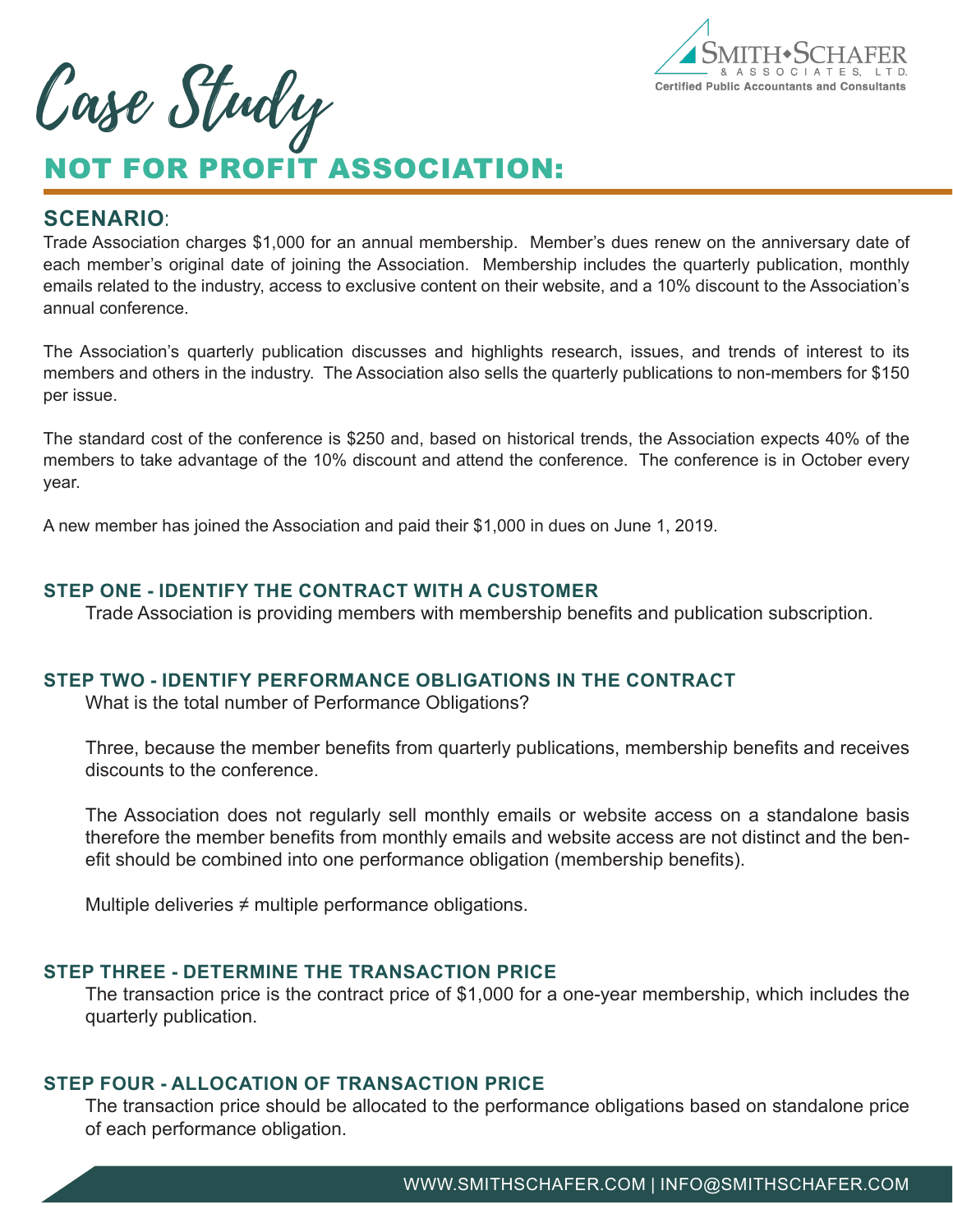

#### **STEP FOUR – ALLOCATION OF TRANSACTION PRICE**

When determining the transaction price we must consider the standalone price of each performance obligation.

|                           | <b>MEMBER FEE</b> | <b>STANDALONE</b> | <b>ALLOCATION</b> |
|---------------------------|-------------------|-------------------|-------------------|
| 1 Quarterly Publication   |                   | \$150             | \$135             |
| 2 Quarterly Publication   |                   | \$150             | \$135             |
| 3 Quarterly Publication   |                   | \$150             | \$135             |
| 4 Quarterly Publication   |                   | \$150             | \$135             |
| 5 Membership benefits*    |                   | \$500             | \$450             |
| 6 Discount to conferences |                   | \$10              | \$10              |
|                           | \$1,000           | \$1,110           | \$1,000           |

\*The Association will need to estimate the standalone selling price because there is no directly observable selling price.

Conference registration is \$250 per member and the Association expects 40% of members to take advantage of the 10% discount.

| Conference registration    | \$250 |      |
|----------------------------|-------|------|
| Discount                   | 10%   |      |
| Anticipated sale           |       | \$25 |
| Likelihood of use          |       | 40%  |
| Standalone price of coupon |       | \$10 |